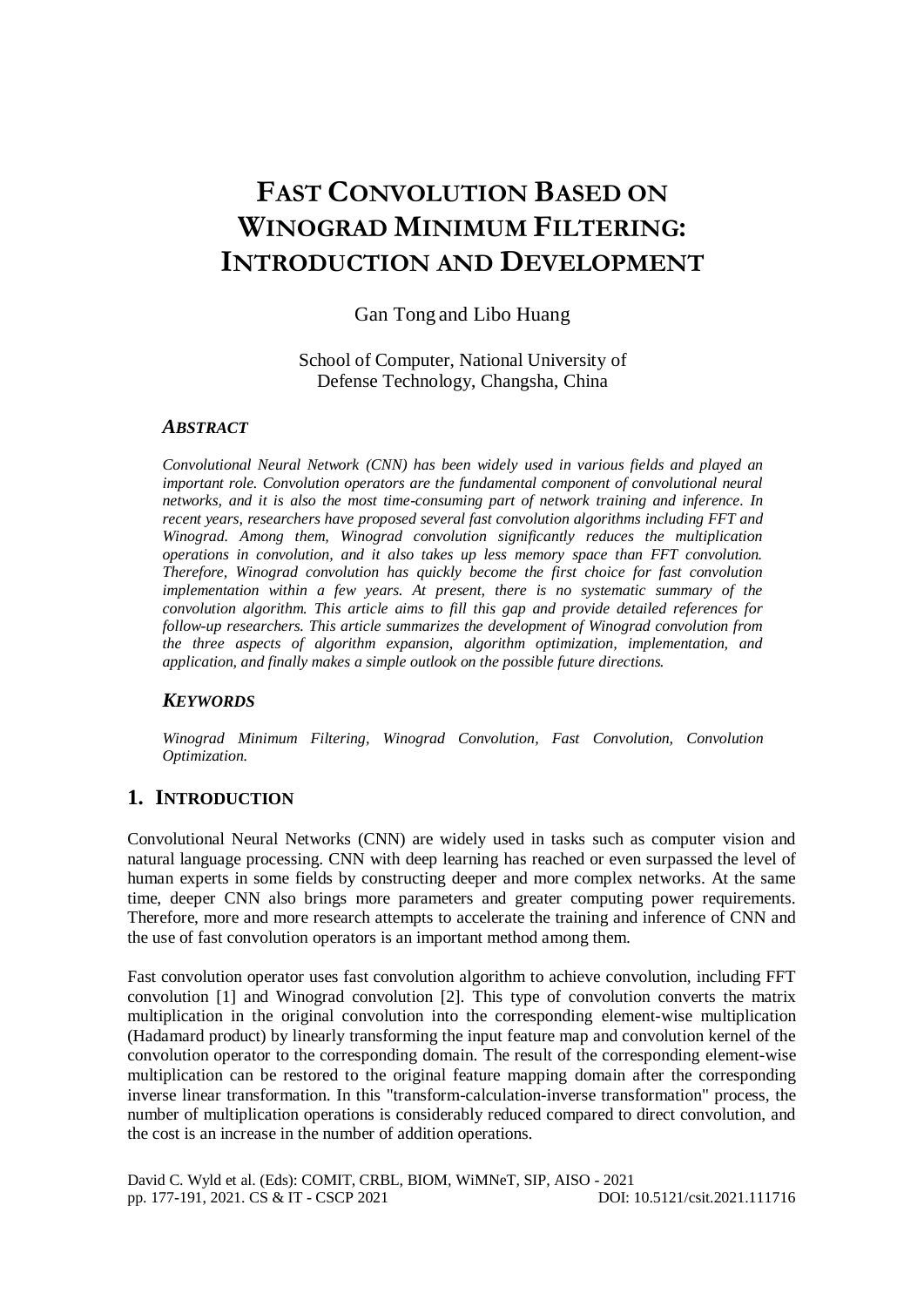#### 178 Computer Science & Information Technology (CS & IT)

On most modern processors, the execution efficiency of addition is much higher than that of multiplication. Therefore, we can replace the convolution implementation in the model with a fast convolution operator and use the reduced multiplication operations to improve the execution efficiency of the model. The same is to reduce the multiplication operation. The linear transformation in the Winograd convolution is to map the real number to the real number domain, and the FFT convolution is to map to the complex number domain. Therefore, the memory usage during the Winograd convolution operation only needs half of the FFT convolution, making the Winograd convolution the most popular fast convolution operator.

However, there are many challenges in directly applying Winograd convolution. First, the earliest proposed Winograd convolution has a limited scope of application. It can only be applied to twodimensional convolutions with unit stride size and small convolution kernels. When applied to large convolution kernels, there will be numerical instability [3]. Secondly, due to the complexity of linear transformation and inverse linear transformation, the optimization of fast convolution operators on a specific platform is difficult to achieve, such as the use of parallelism and data locality [4]. In addition, Winograd convolution and network compression technology represented by pruning and quantization are difficult to directly combine, so it is not easy to be deployed on platforms with insufficient computing power and energy consumption restrictions [5].

In response to these problems, researchers have done a lot of work, but so far there is no published article that systematically summarizes related work. In order to make it easier for the follow-up researchers to understand and master the previous work, this article summarizes the development of Winograd from the three aspects of algorithm generalization, algorithm optimization, implementation and application, and looks forward to the possible future directions. The structure of this paper is as follows: Section 2 introduces the introduction and algorithm development of Winograd convolution; Section 3 introduces the optimization of Winograd convolution algorithm in three aspects; Section 4 introduces the realization and practical application of Winograd convolution on several types of platforms; Chapter Five summarizes this article and looks forward to possible future research directions.

## **2. THE INTRODUCTION AND DEVELOPMENT OF WINOGRAD CONVOLUTION**

## **2.1. Winograd Minimum Filtering Algorithm**

Winograd proposed the minimum filtering algorithm of finite impulse response (FIR) filtering in 1980 [6]. The minimum filtering algorithm gives  $m$  output generated by the FIR filter of  $r$  taps, namely F(m, r), the minimum number of multiplications needed  $\mu(F(m, r))$  is  $m + r - 1$ . Taking F(2,3) as an example, the input  $d = [d_0, d_1, d_2, d_3]$  is a vector of size 4, filter  $g =$  $[g_0, g_1, g_3]^T$ , then:

$$
F(2,3) = \begin{bmatrix} d_0 & d_1 & d_2 \\ d_1 & d_2 & d_3 \end{bmatrix} \begin{bmatrix} g_0 \\ g_1 \end{bmatrix} = \begin{bmatrix} m_1 + m_2 + m_3 \\ m_2 - m_3 - m_4 \end{bmatrix}
$$

where:

$$
m_1 = (d_0 - d_2)g_0 \quad m_2 = (d_1 + d_2)\frac{g_0 + g_1 + g_2}{2}
$$

$$
m_4 = (d_1 - d_3)g_2 \quad m_3 = (d_2 - d_1)\frac{g_0 - g_1 + g_2}{2}
$$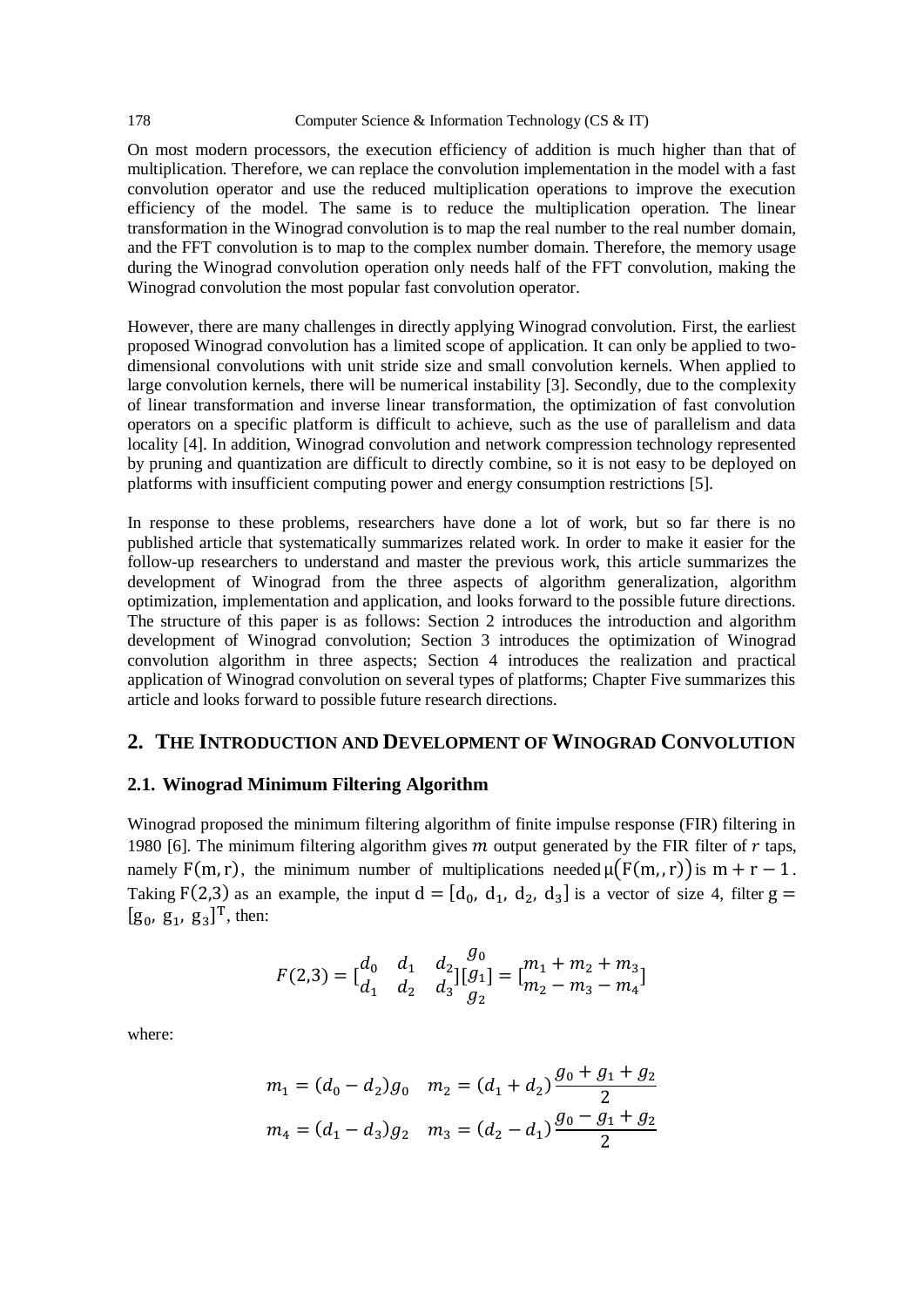When calculating  $[m_1, m_2, m_3, m_4]$ , the number of multiplications involved in the algorithm is  $\mu(F(2,3)) = 2 + 3 - 1 = 4$ , the number of addition operations that need to be performed on d is 4, and the number of addition operations that need to be performed on  $q$  is 3 (the value of  $g_0 + g_2$  can be calculated only once); using  $[m_1, m_2, m_3, m_4]$  to get the result of  $F(2,3)$ requires 4 additions. The number of multiplications required by the algorithm has been reduced from 6 to 4.

## **2.2. The Introduction of Winograd convolution**

Winograd minimum filtering algorithm can be expressed in the form of a matrix:

$$
Y = A^T[(Gg) \bigcirc (B^Td)]
$$

where g is the filter vector,  $d$  is the input data vector,  $Y$  is the output data vector,  $G$  is the filter transformation matrix,  $B^T$  is the data transformation matrix,  $\odot$  is the corresponding bit multiplication of the matrix (Hadamard product),  $A<sup>T</sup>$  represents the output transformation matrix. For  $F(2,3)$ , the matrices are:

$$
B = \begin{bmatrix} 1 & 0 & -1 & 0 \\ 0 & 1 & 1 & 0 \\ 0 & -1 & 1 & 0 \\ 0 & 1 & 0 & -1 \end{bmatrix}, \qquad G = \begin{bmatrix} \frac{1}{1} & 0 & 0 \\ \frac{1}{2} & \frac{1}{2} & \frac{1}{2} \\ \frac{1}{2} & -\frac{1}{2} & \frac{1}{2} \\ 0 & 0 & 1 \end{bmatrix}
$$

$$
AT = \begin{bmatrix} 1 & 1 & 1 & 0 \\ 0 & 1 & -1 & -1 \end{bmatrix}, g = [g_0 \quad g_1 \quad g_2]^T, d = [d_0 \quad d_1 \quad d_2 \quad d_3]^T
$$

By nesting the one-dimensional minimum filtering algorithm  $F(m, r)$ , we can get the twodimensional minimum filtering algorithm  $F(m \times m, r \times r)$ :

$$
Y = A^T [(GgG^T) \bigcirc (B^T dB)]A
$$

Now the size of the filter g is  $r \times r$ , the size of output Y is  $m \times m$ , and the size of input d is  $(m + r - 1) \times (m + r - 1)$ . The number of multiplications required by the two-dimensional minimum filtering algorithm is  $(m + r - 1)^2$ , while the number of multiplications required by the original convolution algorithm is  $m \times m \times r \times r$ . For  $F(2 \times 2.3 \times 3)$ , the number of multiplications is reduced from 36 to 16, which is a reduction of 2.25 times. Even if the additional addition operations are included, there are great benefits. We can naturally split Winograd convolution into four separate stages (as shown in Figure 1):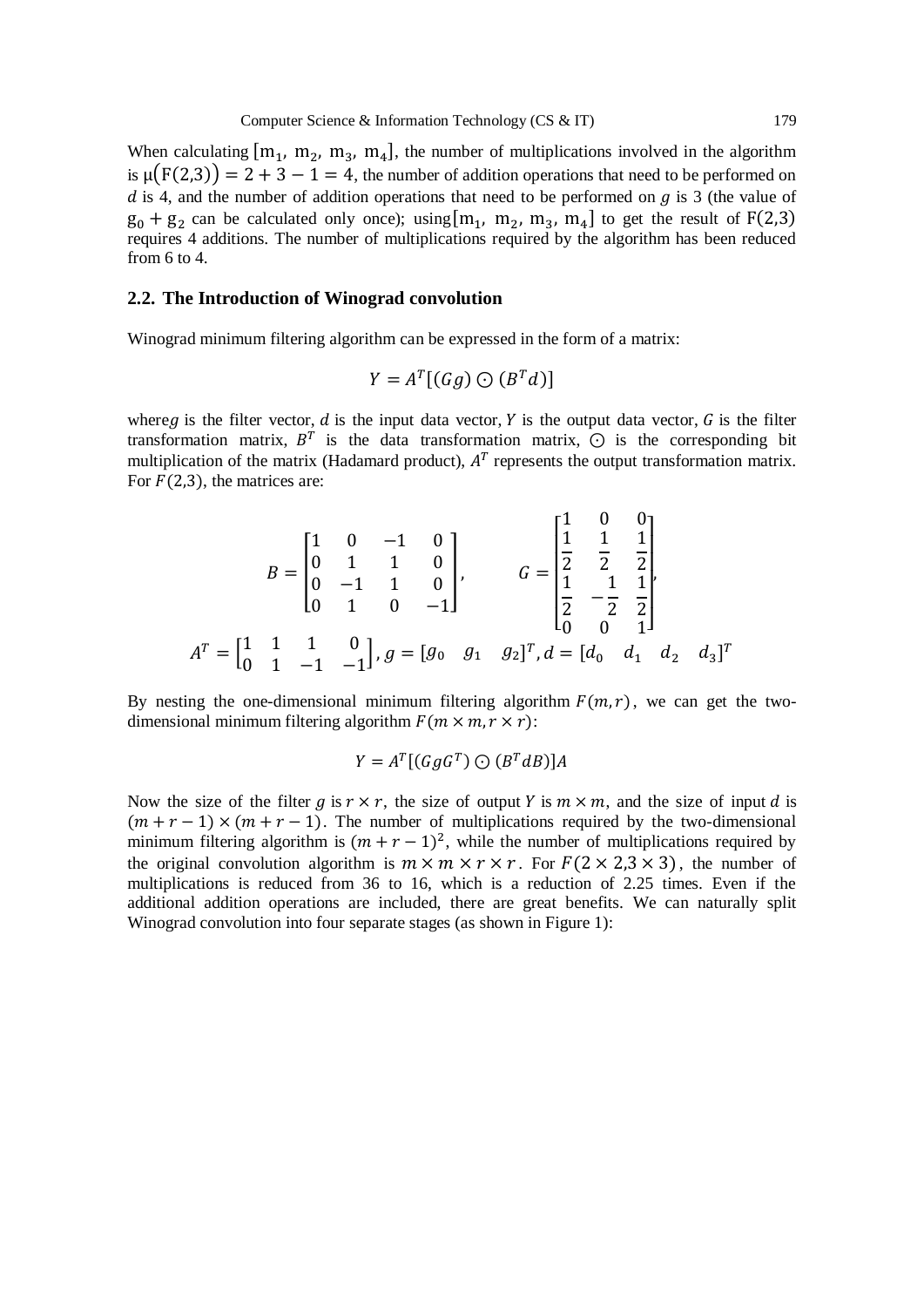

Figure 1. Four stages of Winograd convolution

- **Input Transformation** (**ITrans**):  $d' = B^T dB$ , transform the input tensor to Winograd domain, the size of d' is  $(m + r - 1) \times (m + r - 1)$ ;
- **Kernel Transformation** (**KTrans**):  $g' = GgG^T$ , transform the convolution kernel to Winograd domain, the size of  $g'$  is  $(m + r - 1) \times (m + r - 1)$ ;
- **Element-Wise Matrix Multiplication** (**EWMM**):  $Y' = g' \odot d'$ , which is the calculation stage of Winograd convolution, the size of Y' is  $(m + r - 1) \times (m + r - 1)$ ;
- **Output Transformation** (**OTrans**):  $Y = A^T Y' A$ , inversely transform the result of EWMM from Winograd domain to feature map tensor domain, the size of Y is  $m \times m$ .
- $\bullet$

[2] was the first that applied the Winograd minimum filtering algorithm to CNN, and the performance of the convolution operator is improved by reducing the number of multiplications. For a two-dimensional convolution operator, the output needs to be divided into  $m \times m$  tiles. The input corresponding to the convolution is the input slices of  $(m + r - 1) \times (m + r - 1)$  that overlap each other. There is an overlap of  $r - 1$  between the input slice and the adjacent slice. According to the analysis of [7], a large slice size and a small convolution kernel size can make the overlap area of repeated calculations less, but it will also bring greater numerical errors. Experiments show that the performance of  $F(2 \times 2,3 \times 3)$  on multiple convolutions exceeds cuDNN, and the memory size used is much lower than FFT convolution. As a result, the Winograd convolution was introduced into CNN.

## **2.3. Generalization and Extension of Winograd Convolution**

## **2.3.1. Generalization**

The introduction of Winograd convolution [2] is a milestone, but the convolution only supports two-dimensional convolution operators with  $r = 3$  and  $r = 2$ , and the tilesize does not exceed 6. But this is far from satisfying the various types of convolution operators in modern CNNs, so there are many subsequent studies that generalize Winograd convolution to various types.

[8], [9], [10] realized Winograd convolution to support larger arbitrary convolution kernel size and slice size, [11], [12], [13], [14] proposed a decomposition method to decompose the large convolution kernel size and tile size into several kind of small Winograd convolution. Threedimensional convolution is used to process time and space feature information and is the main component of 3D-CNN. [14], [15], [16], [17], [18]nested one-dimensional Winograd convolution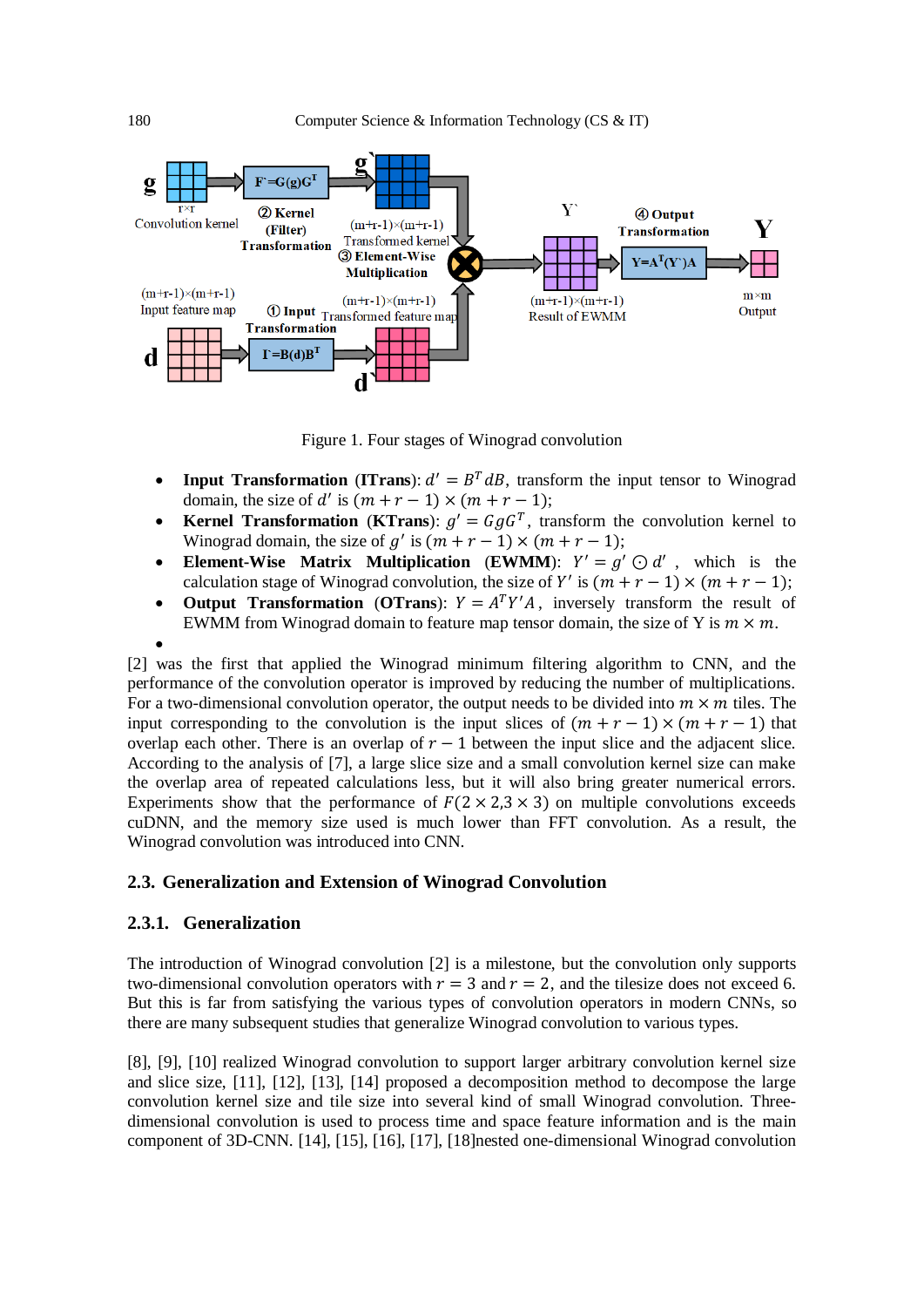and two-dimensional Winograd convolution to obtained three-dimensional Winograd convolution. [8] generalized the Winograd convolution to N-dimensions. Down-sampling often uses a stride convolution operator to reduce the size of the feature map through non-unit step convolution. [19] extended the algorithm to three dimensions while achieving a step size of 2.

[10], [11], [12], [13], [14] used matrix decomposition to extend the algorithm to any stride size. [20] combined the decomposition algorithm and nesting to better solve the problem of arbitrary stridesize. Dilated convolution and transposed convolution are often used in image segmentation, super-resolution and other fields. [21] proposed a dilated Winograd convolution to support the dilation of 2 and 4. [22] converted the transposed convolution into multiple basic convolutions through predefined decomposition and interleaving operations and implemented the support of the Winograd convolution for the transposed convolution.

## **2.3.2. Extension**

In addition to generalizing to various convolutions, there are many attempts to extend the linear transformation of Winograd convolution itself. The Winograd algorithm family linearly transforms the input tiles and convolution kernel into the Winograd domain, performs the Hadamard product, and then inversely transforms back to the feature map domain. For the specified convolution kernel and tile size, the linear transformation matrices  $A, G$ , and  $B$  are known before calculation. Convolution can be expressed as polynomial multiplication. Map the elements of the convolution kernel  $q(x)$  and the input vector  $d(x)$  to the coefficients of the polynomials  $g(x)$  and  $d(x)$  respectively, then the elements of the output vector y (convolution of g and d) are equal to the coefficient of the polynomial  $y(x) = g(x)d(x)$ . The Winograd convolution algorithm family is based on the Chinese Remainder Theorem (CRT) on polynomials. The convolution output can be obtained by taking the remainder of the polynomial in the irreducible and coprime polynomial congruence system. Solving the congruence equations is to obtain the specific solution of the linear transformation matrix according to the coefficients of the polynomial [6].

[23] extended the convolution polynomial used in the Winograd convolution algorithm to a higher-order polynomial. Experiments have shown that second-order polynomials will significantly reduce the error, but will also increase the number of multiplications, so there is a trade-off between the number of multiplications and the accuracy of floating-point numbers. [24] extended polynomial multiplication to the complex number domain and used the symmetry of conjugate complex multiplication to further reduce the number of multiplications. [25] proposed to introduce Winograd convolution into the remainder system (RNS) to realize the low-precision quantization operation of Winograd convolution and support larger input slice size. [26] Innovatively introduced the Fermat Number Transformation (FNT). On the one hand, using this transformation can ensure that the intermediate calculation results are all unsigned numbers, and on the other hand, all calculations are simplified to shift and addition operations.

In addition, [27] combined Winograd convolution with Strassen's algorithm. Strassen algorithm [28] is an algorithm to reduce the number of matrix operations. [2] pointed out that the operation reduction of Strassen algorithm is much smaller than Winograd algorithm, but [27] replaced the convolution used in Strassen algorithm with Winograd convolution and combined the reduction of operations brought by the two to achieve further optimization. [29] applied Winograd convolution to the additive neural network, replacing multiplication with addition, maintaining considerable performance and reducing power consumption.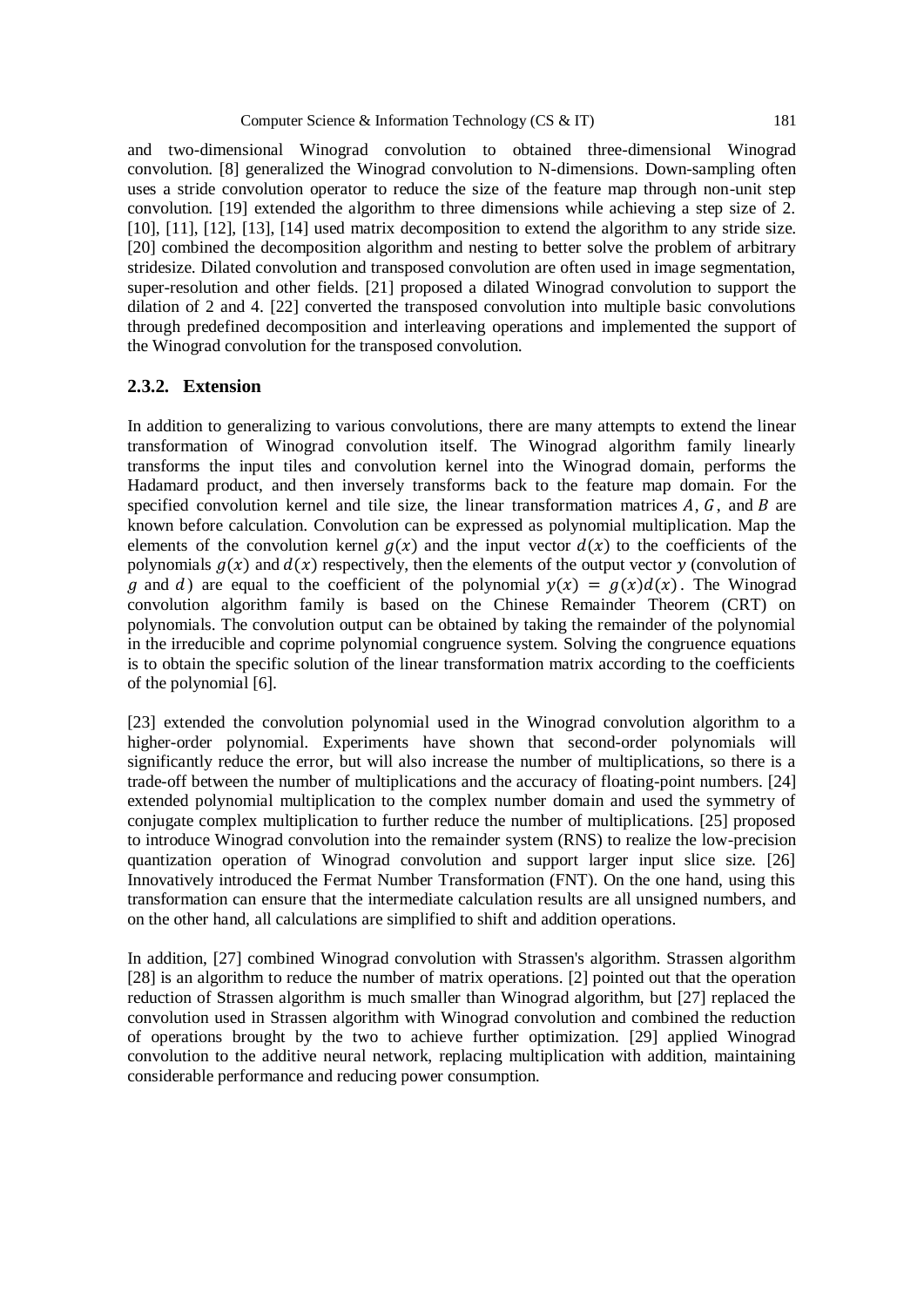# **3. OPTIMIZATION OF WINOGRAD CONVOLUTION**

# **3.1. Pruning**

Pruning is an effective technique commonly used in CNN optimization. Pruning is mainly used to prune the weights of the convolution operator in CNN, and the weights that have little effect on the output will be set to zero. The convolution kernel after pruning becomes a sparse tensor, which brings two advantages. One is that storing sparse convolution kernel tensor weights in a specific compression format can reduce memory usage, and the other is that many elements in the sparse tensor are 0, so the amount of calculation for convolution can be reduced. For the convolution of the convolutional layer and the fully connected layer, the parameters can be reduced by more than 90%. However, it is difficult to directly apply pruning on Winograd convolution, because the sparse convolution kernel will become a dense matrix after transforming to the Winograd domain, which violates the original intention of pruning.

[5], [30], [31], [32] propose to apply pruning on Winograd convolution and FFT convolution. They applied a linear rectification unit (ReLU) after the input transformation to obtain a sparse Winograd domain tensor. At the same time, the transformed convolution kernel is pruned to obtain a sparse Winograd domain convolution kernel. At this point, the two tensors in the calculation phase have become sparse tensors. [33] applied pooling after the input transformation, the principle is the same as the application of ReLU. [34], [35] designed a new memory data layout for sparse Winograd convolution. [36] proposed to learn the pruning coefficient of Winograd convolution locally and reached a sparse rate of more than 90%. [37] pointed out that the use of ReLU method changed the network layout, they proposed to apply spatial structure pruning on the transformed feature map tensor, and then transfer its sparsity to the convolution kernel of the Winograd domain. [10], [38] proposed that the results of the pruning of the above methods are irregular, which is not conducive to the performance of hardware, so the positionsensitive sub-row balance coefficient pruning mode and sparse row balance compression are respectively proposed. [39] proposed a new coding format to solve the coding overhead caused by the sparsity of the active area. [40] introduced the Zero-Skip hardware mechanism, skipped the calculation of 0 weight, and provided hardware support for the sparse matrix operation after pruning.

## **3.2. Low Precision and Quantization**

It is another common method in CNN to sacrifice precision and reduce memory footprint and computational efficiency. Changing the parameters of the CNN model from a 32-bit floatingpoint number to a 16-bit floating-point number or quantizing it to an 8-bit fixed-point number or even lower precision, can compress the model and improve computing efficiency without losing the accuracy of the model. When Winograd convolution was first introduced, single-precision and half-precision floating-point numbers were tested at the same time, but experiments have shown that using half-precision floating-point numbers will lead to larger absolute errors [2]. Winograd convolution can also be combined with quantization. [24] proposed a uniform affine quantization to generate a quantized convolution kernel and expressed in 8-bit unsigned integer and dynamic range. [41] proposed dynamic layered application of different convolution implementation and quantization on CNN to reduce computational complexity, including the quantization of Winograd convolution. [42] proposed to apply Winograd convolution to an 8-bit network and use learning to solve the problem of accuracy loss. [25] The introduction of RNS transformation also enables quantization to operate at low precision. [43] proposed to model the accuracy loss and use different quantization levels for feature maps and convolution kernels. [44] replaced the canonical basis polynomials in the Winograd transform with Legendre basis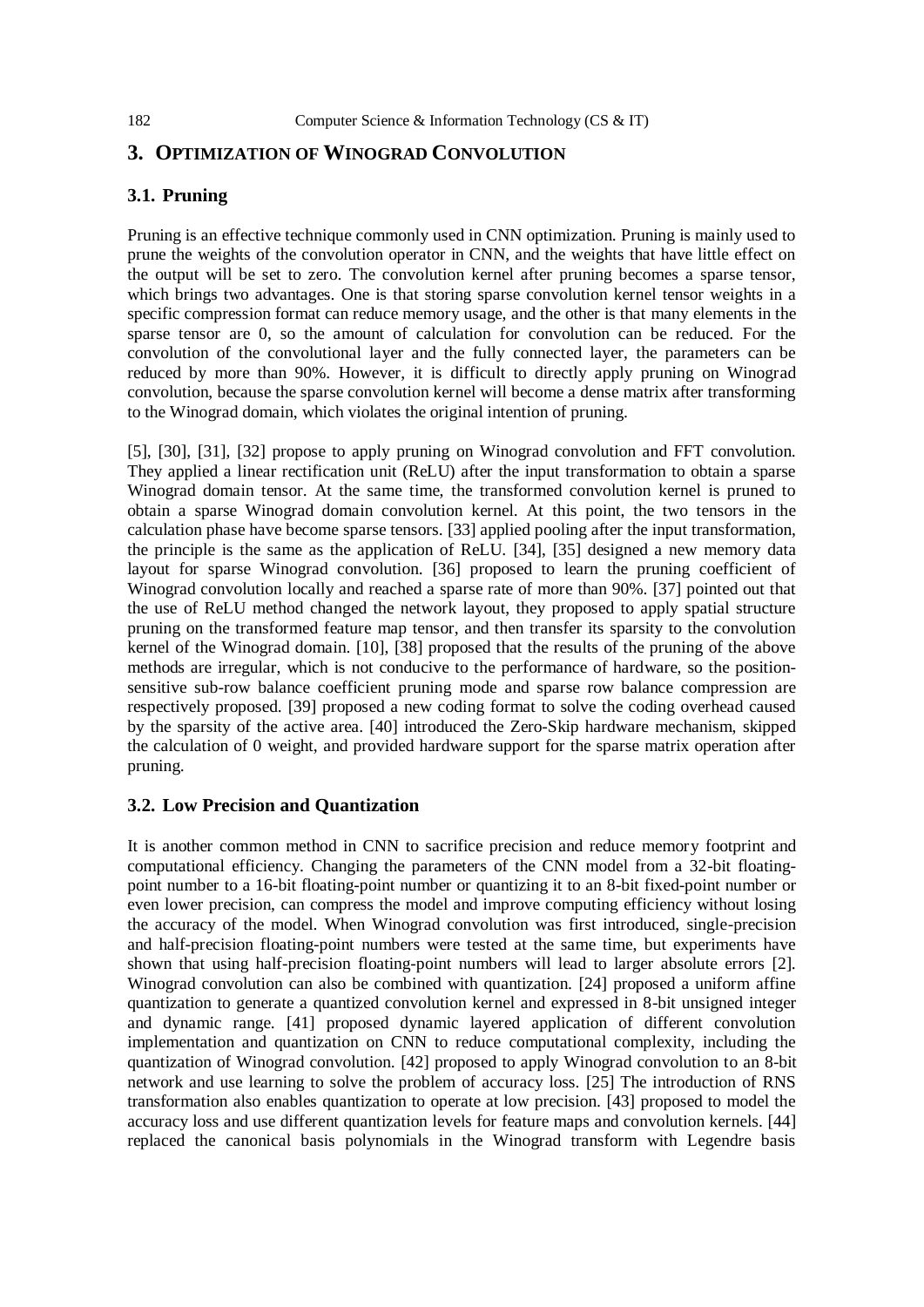polynomials, and proposed quantization based on basis transformation techniques. [45] embed linear quantization directly into the Winograd domain to achieve low-precision quantization. [46] further explored the use of the Winograd algorithm to optimize the convolution kernel with 4-6 bit precision. [47] applied quantization on feature map slices, and applied particle swarm optimization technology to find the threshold of quantization. In addition, [10], [48], [49], [50] also applied 8-bit quantization technique on Winograd convolution.

## **3.3. Numerical Stability**

Winograd convolution has only been applied to the  $3 \times 3$  convolution kernel and small input tiles for a long time, because of the inherent numerical instability in the Winograd convolution calculation. When applied to larger convolution kernels or input tiles, the polynomial coefficients of the Winograd transform increase exponentially. This imbalance will be reflected in the elements of the transformation matrix, resulting in large relative errors. [7] studied that the source of this numerical instability is the large-scale Vandermonde matrix in the transformation [3] and proposed carefully selecting the corresponding polynomials that exhibit the smallest exponential growth. They also proposed scaling the transformation matrix to alleviate numerical instability. [23] used higher-order polynomials to reduce the error of Winograd convolution, but the cost was an increase in the number of multiplications. [42] handed over the processing of numerical errors to training to learn better convolution kernel weights and quantization in Winograd convolution. [51] proved mathematically that large convolution kernels can be solved by overlap and addition. [20], [52] solved large-size convolution kernel and non-unit step convolution into small convolution kernels to solve the numerical accuracy problem. [53] selected the appropriate output tile size based on symbolic calculation and meta-programming automation to balance numerical stability and efficiency. [54] proved that the floating-point calculation order in linear transformation affects accuracy, rearranged the calculation order in linear transformation based on Huffman coding, and proposed a mixed-precision algorithm.

# **4. IMPLEMENTATIONS AND APPLICATIONS OF WINOGRAD CONVOLUTION**

## **4.1. Implementation**

The high performance brought by Winograd convolution allows researchers to quickly deploy it to various platforms, in addition to CPUs, GPUs, etc., but also FPGA platforms, mobile terminals, and edge computing devices that have strict requirements for efficiency and power consumption.

## **4.1.1. CPU**

[5], [36] implemented pruning and retraining of Winograd convolution on the CPU. [55], [56] compared the performance of FFT and Winograd on CPU, and their performance characteristics were analysed. [15] implemented three-dimensional Winograd convolution on a multi-core CPU by using the specific large memory of the CPU platform. [57] use JIT optimization technology to accelerate the realization of the direct convolution kernel Winograd convolution on the small convolution kernel on the x86 CPU architecture. [58] relied on the automatic vectorization of the compiler, the calculation stage was converted to batched GEMM to achieve performance improvement. [8] proposed a custom data layout on the CPU, using vectorized instructions to achieve efficient memory access. [59] used the L3-Cache of the CPU to reuse the convolution kernel, but it cannot support convolution with an excessively large number of channels. [60] utilized the similarity in Winograd convolution to achieve deep data reuse on the CPU. In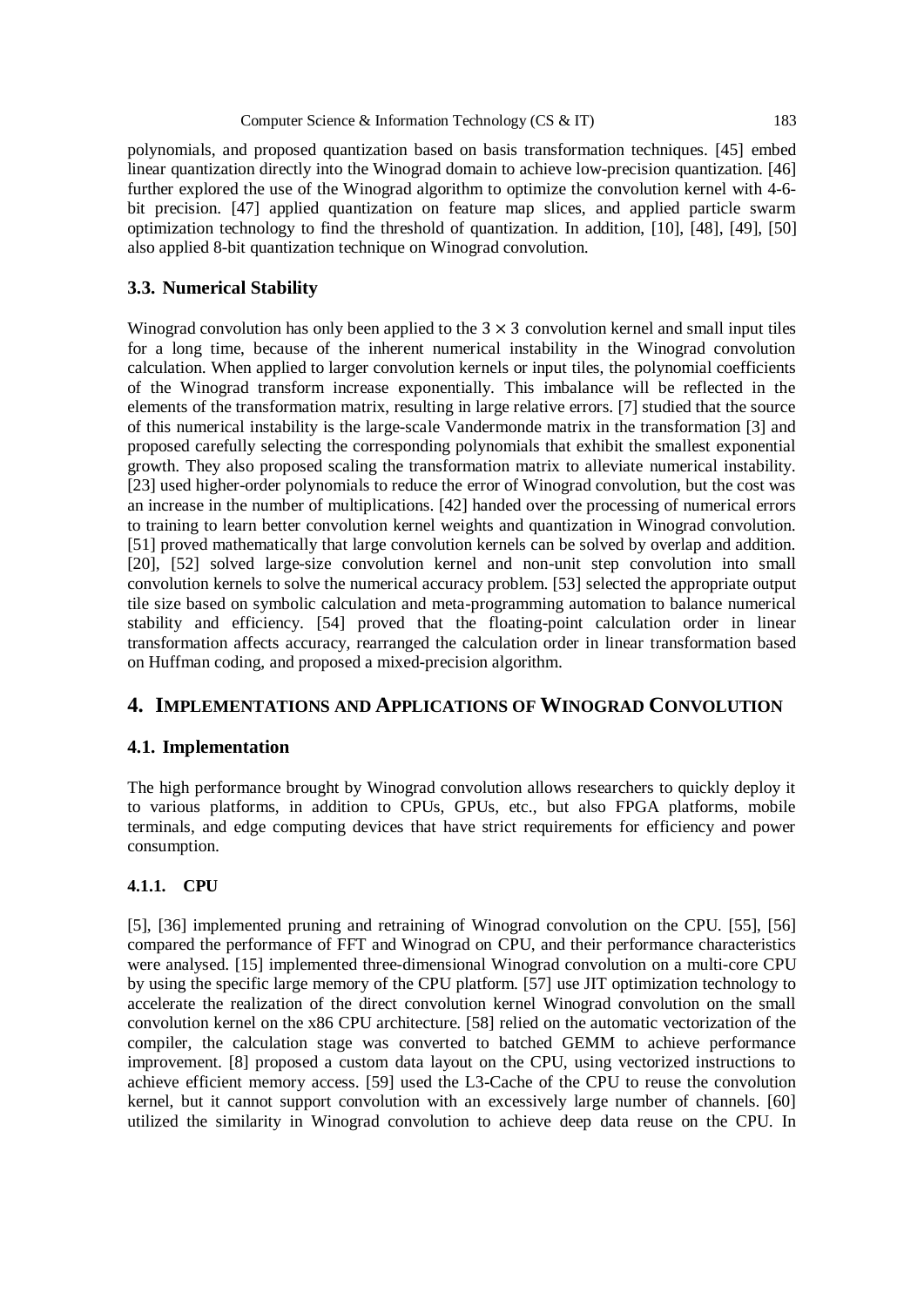addition, [61], [62] implemented Winograd convolution and efficient inference libraries on the mobile ARM platform CPU.

#### **4.1.2. GPU**

[63] performed similar performance comparisons with [55], [56] on the GPU. [16], [17] implemented the three-dimensional Winograd convolution on the GPU, but the calculation stage in [16] directly called the matrix multiplication implementation of the cuBLAS library, and [17] manually wrote a specific implementation. The data parallelism and intra-slice parallelism of Winograd convolution are used in [64] to achieve multi-dimensional parallel training on largescale GPU clusters. [65] used MegaKernel technique to fuse the four stages of Winograd convolution and used a well-designed task mapping algorithm to achieve a significant performance improvement on the GPU. [66] used SASS assembler to optimize Winograd convolution, merge global memory access and make shared memory access conflict-free, used cache to design pipeline and to improve calculation intensity, and used conventional registers to fill the shortcomings of insufficient predicate registers. [32] realized the pruning technology on the GPU and proposed a dynamic batch size algorithm to improve the training speed. [53] also implemented Winograd convolution for mobile GPUs.

#### **4.1.3. FPGA**

[67] described in detail the minimum requirements for Winograd convolution hardware implementation and implemented the basic modules of Winograd convolution on FPGA. [68] cached all intermediate feature mappings in the stream buffer to achieve a high energy consumption ratio FPGA implementation. [69] designed a line buffer structure to cache feature maps and reuse data from different slices, and designed an efficient parallel execution unit for Winograd convolution, and dealt with the sparse case in [34]. [14], [70], [71] unified the twodimensional and three-dimensional Winograd, and built a unified template on the FPGA. [72] implemented hybrid convolution on FPGA and analysed the occasions suitable for FFT and Winograd convolution. [35], [73], [74], [75] unified the realization of the Winograd convolution kernel matrix multiplication and maximize the reusability of the module. [76], [77] conducted a comprehensive design space exploration on the realization of Winograd convolution on FPGA. [11] proposed a decomposition method for the convolution of various parameters, which simplifies the hardware implementation. [78] designed an open-source back-end framework on the CPU-FPGA heterogeneous platform, but only supports Winograd convolution with unit stride size, while [43] implements fine-grained scheduling and supports more general convolution. In addition, [79], [80], [81], [82], [83] and [84] also implemented Winograd convolution on FPGA and explored the design space, and [85] fully evaluated the complete CNN implementation on FPGA.

#### **4.1.4. Other**

[40], [86] utilized the SIMT architecture of GPGPU to process CNN using Winograd convolution in parallel, and [40] also added support for Zero-Skip. [87], [88] used high-efficiency Winograd convolution on IoT devices to achieve high performance. [41], [89], [90] used random calculation and approximate calculation to complete the implementation. [91] is implemented on ReRAM, which improves data reuse based on tiles, and [48] implemented 8-bit quantized convolution based on DRAM architecture. [18] realized the three-dimensional Winograd convolution on the vector DSP. By expanding a  $F(2 \times 2,3 \times 3)$  convolution instruction and adding a new calculation module, [92] implemented Winograd convolution on an open source RISC-V framework.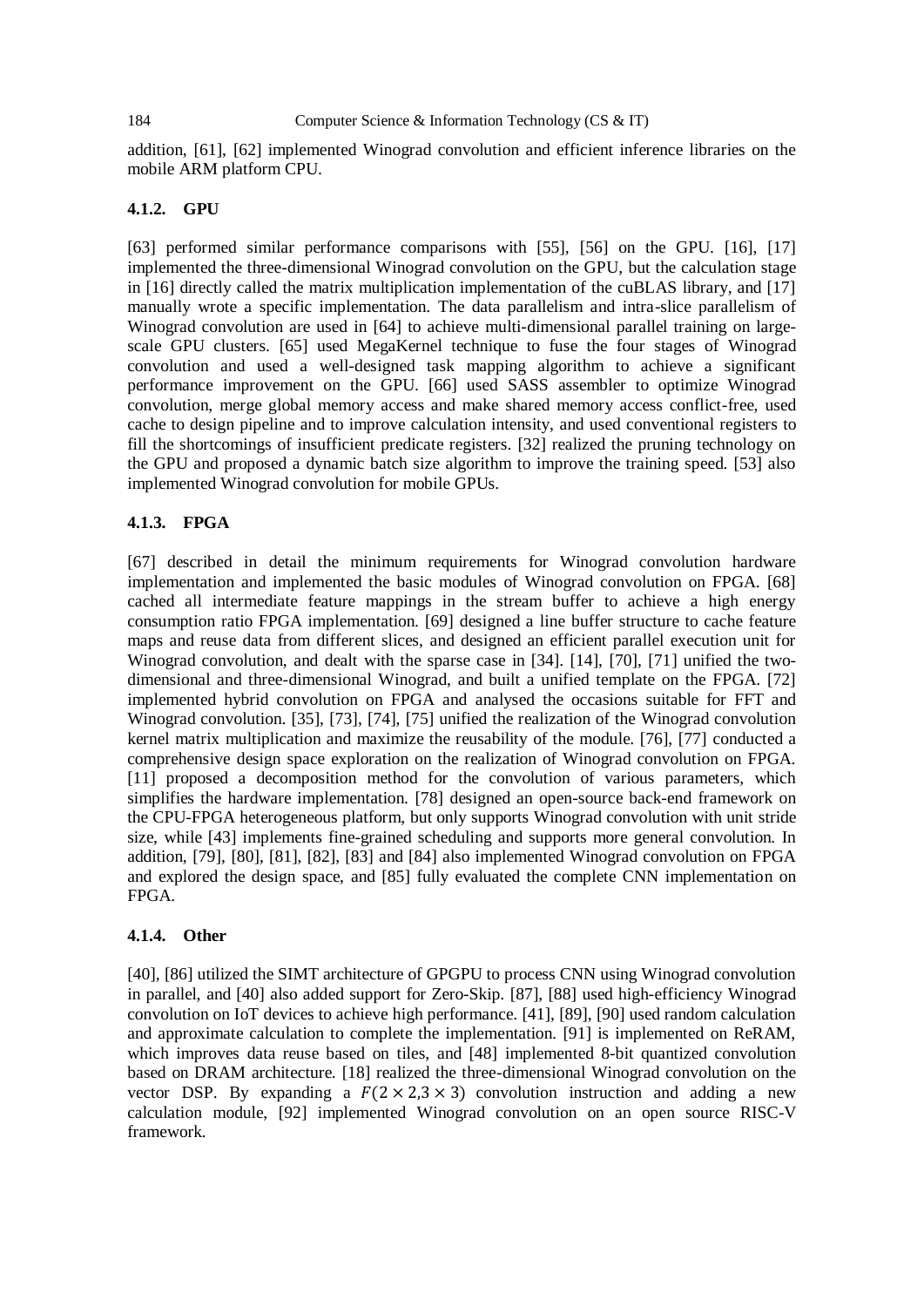Many frameworks integrate Winograd convolution to improve model execution efficiency. Cltorch [4] is a hardware-independent back-end platform based on OpenCL. [93] implemented a tool for mapping the Caffe model to FPGA and chose whether to apply Winograd convolution based on dynamic programming. [94] implemented a software stack supporting Winograd convolution, generating high-efficiency load for Intel hardware including CPU, integrated display, and neural computing stick. In addition, Winograd convolution has been integrated into popular deep learning frameworks and neural network libraries.

## **4.2. Applications**

The fast convolution represented by Winograd aims to accelerate the convolution to improve the execution efficiency of the CNN model. It can be used in scenarios that require real-time performance. [72] implemented a face recognition system using hybrid convolution. [95] Implemented an accelerator for action recognition based on three-dimensional Winograd convolution. [22,96] introduced Winograd convolution into real-time super-resolution, but there is a difference in upsampling. [22] uses the Winograd implementation of transposed convolution, while [96] uses shuffle layer instead of transposed convolution. [49] implemented a speech recognition accelerator on wearable devices and applied an 8-bit integer Winograd convolutional network.

## **5. CONCLUSION**

Winograd convolution is currently the most widely used fast convolution operator. Since the introduction of CNN, its scope of use has gradually covered all types of convolutions in modern CNN with the in-depth research of researchers, and the combination with pruning, quantization and other technologies has also matured. Winograd convolution has been integrated in various platform deep learning frameworks and neural network libraries, which can generate efficient workloads for various hardware platforms. On the FPGA platform, it is possible to customize the implementation of software and hardware coordination for Winograd convolution, but how to make good use of computing power and memory levels on general computing platforms such as CPU and GPU remains to be further studied. For example, the four-stage integration of Winograd, the optimization of data flow, the trade-off between computational intensity and memory access efficiency, may all be a breakthrough in optimization on a general-purpose computing platform.

#### **REFERENCES**

- [1] M. Mathieu, M. Henaff, and Y. LeCun, "Fast Training of Convolutional Networks through FFTs," ArXiv13125851 Cs, Mar. 2014, Accessed: Sep. 29, 2021. [Online]. Available: http://arxiv.org/abs/1312.5851
- [2] A. Lavin and S. Gray, "Fast Algorithms for Convolutional Neural Networks," in 2016 IEEE Conference on Computer Vision and Pattern Recognition (CVPR), Las Vegas, NV, USA, Jun. 2016, pp. 4013–4021. doi: 10.1109/CVPR.2016.435.
- [3] V. Y. Pan, "How Bad Are VandermondeMatrices?," SIAM J. Matrix Anal. Appl., vol. 37, no. 2, pp. 676–694, Jan. 2016, doi: 10.1137/15M1030170.
- [4] H. Perkins, "cltorch: a Hardware-Agnostic Backend for the Torch Deep Neural Network Library, Based on OpenCL," ArXiv160604884 Cs, Jun. 2016, Accessed: Sep. 19, 2021. [Online]. Available: http://arxiv.org/abs/1606.04884
- [5] X. Liu and Y. Turakhia, "Pruning of Winograd and FFT Based Convolution Algorithm," p. 7, Jun. 2016.
- [6] S. Winograd, Arithmetic Complexity of Computations. Society for Industrial and Applied Mathematics, 1980. doi: 10.1137/1.9781611970364.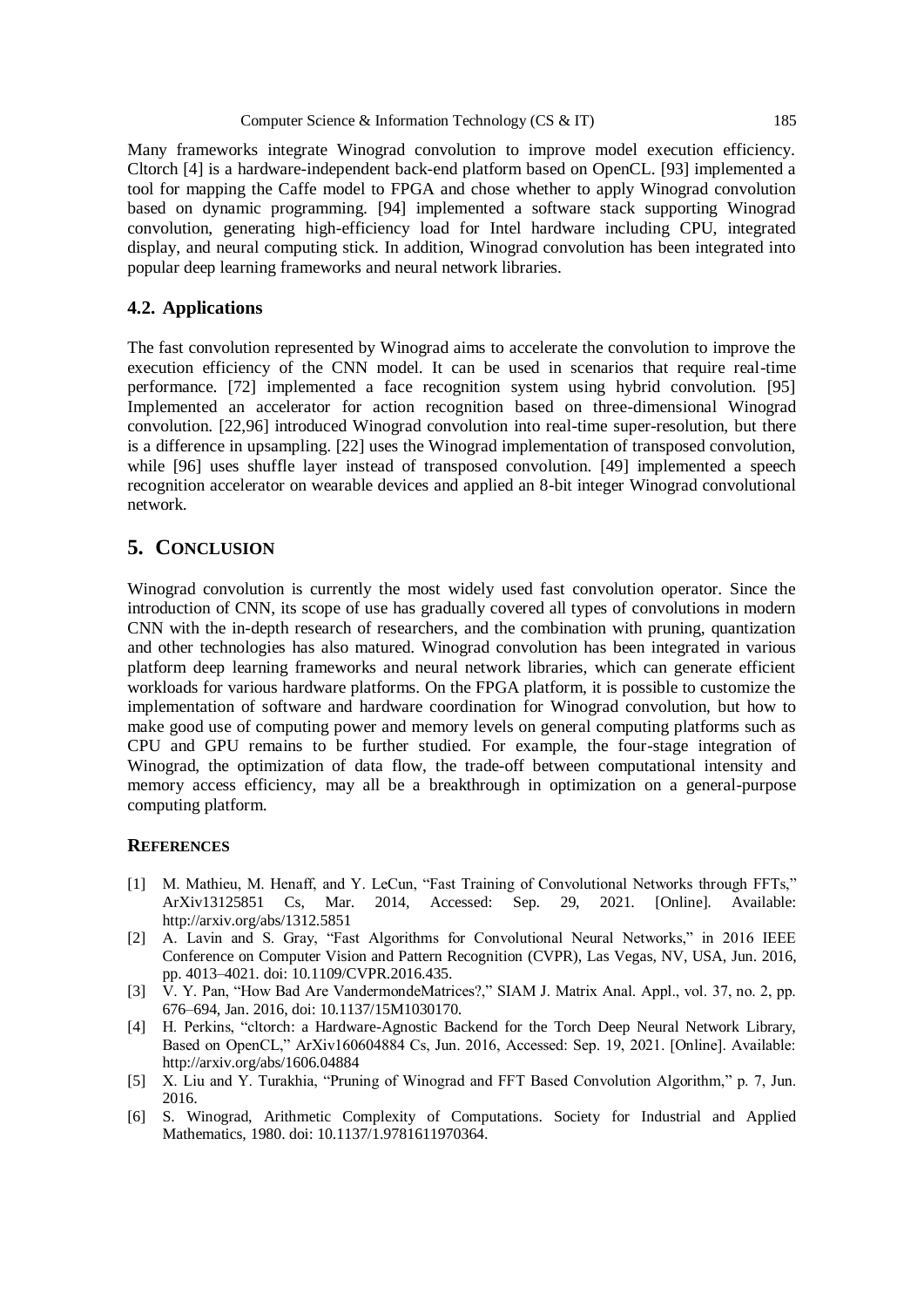- [7] K. Vincent, K. Stephano, M. Frumkin, B. Ginsburg, and J. Demouth, "ON IMPROVING THE NUMERICAL STABILITY OF WINOGRAD CONVOLUTIONS," p. 4, 2017.
- [8] Z. Jia, A. Zlateski, F. Durand, and K. Li, "Optimizing N-dimensional, winograd-based convolution for manycore CPUs," in Proceedings of the 23rd ACM SIGPLAN Symposium on Principles and Practice of Parallel Programming, Vienna Austria, Feb. 2018, pp. 109 – 123. doi: 10.1145/3178487.3178496.
- [9] A. Cariow and G. Cariowa, "Minimal Filtering Algorithms for Convolutional Neural Networks," ArXiv, p. 11, 2020.
- [10] D. Wu, X. Fan, W. Cao, and L. Wang, "SWM: A High-Performance Sparse-Winograd Matrix Multiplication CNN Accelerator," IEEE Trans. Very Large Scale Integr. VLSI Syst., vol. 29, no. 5, pp. 936–949, May 2021, doi: 10.1109/TVLSI.2021.3060041.
- [11] C. Yang, Y. Wang, X. Wang, and L. Geng, "WRA: A 2.2-to-6.3 TOPS Highly Unified Dynamically Reconfigurable Accelerator Using a Novel Winograd Decomposition Algorithm for Convolutional Neural Networks," IEEE Trans. Circuits Syst. Regul. Pap., vol. 66, no. 9, pp. 3480–3493, Sep. 2019, doi: 10.1109/TCSI.2019.2928682.
- [12] C. Yang, Y. Wang, X. Wang, and L. Geng, "A Stride-Based Convolution Decomposition Method to Stretch CNN Acceleration Algorithms for Efficient and Flexible Hardware Implementation," IEEE Trans. Circuits Syst. Regul. Pap., vol. 67, no. 9, pp. 3007–3020, Sep. 2020, doi: 10.1109/TCSI.2020.2985727.
- [13] J. Pan and D. Chen, "Accelerate Non-unit Stride Convolutions with Winograd Algorithms," in Proceedings of the 26th Asia and South Pacific Design Automation Conference, Tokyo Japan, Jan. 2021, pp. 358–364. doi: 10.1145/3394885.3431534.
- [14] H. Deng, J. Wang, H. Ye, S. Xiao, X. Meng, and Z. Yu, "3D-VNPU: A Flexible Accelerator for 2D/3D CNNs on FPGA," in 2021 IEEE 29th Annual International Symposium on Field-Programmable Custom Computing Machines (FCCM), Orlando, FL, USA, May 2021, pp. 181–185. doi: 10.1109/FCCM51124.2021.00029.
- [15] D. Budden, A. Matveev, S. Santurkar, S. R. Chaudhuri, and N. Shavit, "Deep Tensor Convolution on Multicores," Proc. 34 Th Int. Conf. Mach. Learn., p. 10, 2017.
- [16] Q. Lan, Z. Wang, M. Wen, C. Zhang, and Y. Wang, "High Performance Implementation of 3D Convolutional Neural Networks on a GPU," Comput. Intell. Neurosci., vol. 2017, pp. 1–8, 2017, doi: 10.1155/2017/8348671.
- [17] Z. Wang, Q. Lan, H. He, and C. Zhang, "Winograd Algorithm for 3D Convolution Neural Networks," in Artificial Neural Networks and Machine Learning – ICANN 2017, vol. 10614, A. Lintas, S. Rovetta, P. F. M. J. Verschure, and A. E. P. Villa, Eds. Cham: Springer International Publishing, 2017, pp. 609–616. doi: 10.1007/978-3-319-68612-7\_69.
- [18] W. Chen, Y. Wang, C. Yang, and Y. Li, "Hardware Acceleration Implementation of Three-Dimensional Convolutional Neural Network on Vector Digital Signal Processors," in 2020 4th International Conference on Robotics and Automation Sciences (ICRAS), Wuhan, China, Jun. 2020, pp. 122–129. doi: 10.1109/ICRAS49812.2020.9135062.
- [19] J. Yepez and S.-B. Ko, "Stride 2 1-D, 2-D, and 3-D Winograd for Convolutional Neural Networks," IEEE Trans. Very Large Scale Integr. VLSI Syst., p. 11, 2020.
- [20] J. Jiang, X. Chen, and C.-Y. Tsui, "A Reconfigurable Winograd CNN Accelerator with Nesting Decomposition Algorithm for Computing Convolution with Large Filters," ArXiv, p. 6, 2021.
- [21] M. Kim, C. Park, S. Kim, T. Hong, and W. W. Ro, "Efficient Dilated-Winograd Convolutional Neural Networks," in 2019 IEEE International Conference on Image Processing (ICIP), Taipei, Taiwan, Sep. 2019, pp. 2711–2715. doi: 10.1109/ICIP.2019.8803277.
- [22] B. Shi, Z. Tang, G. Luo, and M. Jiang, "Winograd-Based Real-Time Super-Resolution System on FPGA," in 2019 International Conference on Field-Programmable Technology (ICFPT), Tianjin, China, Dec. 2019, pp. 423–426. doi: 10.1109/ICFPT47387.2019.00083.
- [23] B. Barabasz and D. Gregg, Winograd Convolution for DNNs Beyond Linear Polynomials, vol. 11946. Cham: Springer International Publishing, 2019. doi: 10.1007/978-3-030-35166-3.
- [24] L. Meng and J. Brothers, "Efficient Winograd Convolution via Integer Arithmetic," ArXiv190101965 Cs, Jan. 2019, Accessed: Sep. 19, 2021. [Online]. Available: http://arxiv.org/abs/1901.01965
- [25] Z.-G. Liu and M. Mattina, "Efficient Residue Number System Based Winograd Convolution," in Computer Vision – ECCV 2020, vol. 12364, A. Vedaldi, H. Bischof, T. Brox, and J.-M. Frahm, Eds. Cham: Springer International Publishing, 2020, pp. 53–68. doi: 10.1007/978-3-030-58529-7\_4.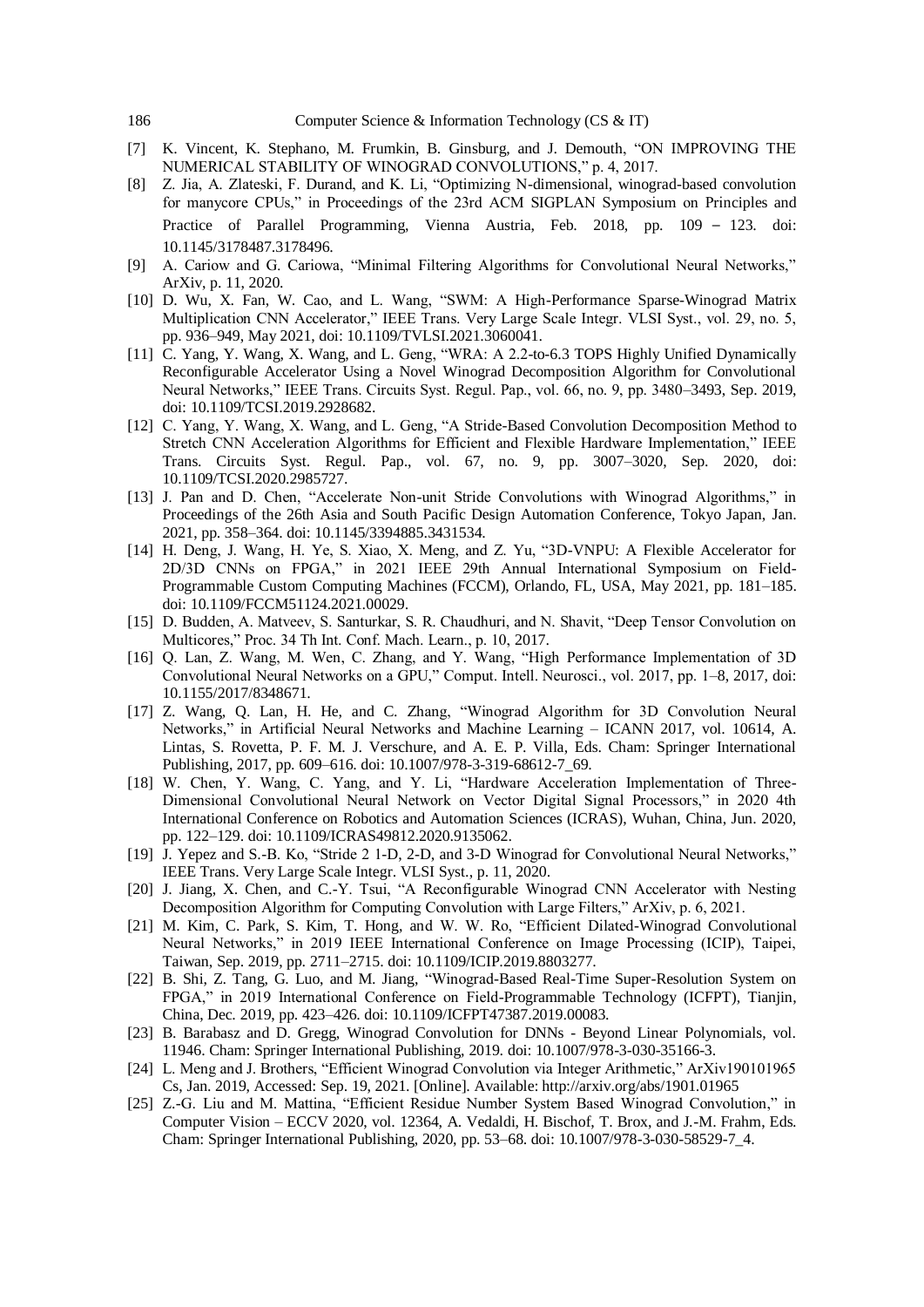- [26] W. Xu, Z. Zhang, X. You, and C. Zhang, "Reconfigurable and Low-Complexity Accelerator for Convolutional and Generative Networks Over Finite Fields," IEEE Trans. Comput.-Aided Des. Integr. Circuits Syst., vol. 39, no. 12, pp. 4894–4907, Dec. 2020, doi: 10.1109/TCAD.2020.2973355.
- [27] Y. Zhao, D. Wang, and L. Wang, "Convolution Accelerator Designs Using Fast Algorithms," Algorithms, vol. 12, no. 5, p. 112, May 2019, doi: 10.3390/a12050112.
- [28] V. Trassen, "Gaussian elimination is not optimal," p. 3.
- [29] W. Li, H. Chen, M. Huang, X. Chen, C. Xu, and Y. Wang, "Winograd Algorithm for AdderNet," ArXiv210505530 Cs, May 2021, Accessed: Sep. 19, 2021. [Online]. Available: http://arxiv.org/abs/2105.05530
- [30] X. Liu, J. Pool, S. Han, and W. J. Dally, "Efficient Sparse-Winograd Convolutional Neural Networks," ArXiv180206367 Cs, Feb. 2018, Accessed: Sep. 19, 2021. [Online]. Available: http://arxiv.org/abs/1802.06367
- [31] H. Wang, W. Liu, T. Xu, J. Lin, and Z. Wang, "A Low-latency Sparse-Winograd Accelerator for Convolutional Neural Networks," in ICASSP 2019 - 2019 IEEE International Conference on Acoustics, Speech and Signal Processing (ICASSP), Brighton, United Kingdom, May 2019, pp. 1448–1452. doi: 10.1109/ICASSP.2019.8683512.
- [32] S. Zheng, L. Wang, and G. Gupta, "Efficient Ensemble Sparse Convolutional Neural Networks with Dynamic Batch Size," in Computer Vision and Image Processing, vol. 1378, S. K. Singh, P. Roy, B. Raman, and P. Nagabhushan, Eds. Singapore: Springer Singapore, 2021, pp. 262–277. doi: 10.1007/978-981-16-1103-2\_23.
- [33] Y. Choi, M. El-Khamy, and J. Lee, "Jointly Sparse Convolutional Neural Networks in Dual Spatialwinograd Domains," in ICASSP 2019 - 2019 IEEE International Conference on Acoustics, Speech and Signal Processing (ICASSP), Brighton, United Kingdom, May 2019, pp. 2792–2796. doi: 10.1109/ICASSP.2019.8682922.
- [34] L. Lu and Y. Liang, "SpWA: an efficient sparse winograd convolutional neural networks accelerator on FPGAs," in Proceedings of the 55th Annual Design Automation Conference, San Francisco California, Jun. 2018, pp. 1–6. doi: 10.1145/3195970.3196120.
- [35] F. Shi, H. Li, Y. Gao, B. Kuschner, and S.-C. Zhu, "Sparse Winograd Convolutional neural networks on small-scale systolic arrays," ArXiv181001973 Cs, Oct. 2018, Accessed: Sep. 19, 2021. [Online]. Available: http://arxiv.org/abs/1810.01973
- [36] S. Li, J. Park, and P. T. P. Tang, "Enabling Sparse Winograd Convolution by Native Pruning," ArXiv170208597 Cs, Oct. 2017, Accessed: Sep. 19, 2021. [Online]. Available: http://arxiv.org/abs/1702.08597
- [37] J. Yu, J. Park, and M. Naumov, "Spatial-Winograd Pruning Enabling Sparse Winograd Convolution," ArXiv190102132 Cs, Jan. 2019, Accessed: Sep. 19, 2021. [Online]. Available: http://arxiv.org/abs/1901.02132
- [38] T. Yang, Y. Liao, J. Shi, Y. Liang, N. Jing, and L. Jiang, "A Winograd-Based CNN Accelerator with a Fine-Grained Regular Sparsity Pattern," in 2020 30th International Conference on Field-Programmable Logic and Applications (FPL), Gothenburg, Sweden, Aug. 2020, pp. 254–261. doi: 10.1109/FPL50879.2020.00050.
- [39] X. Wang, C. Wang, J. Cao, L. Gong, and X. Zhou, "WinoNN: Optimizing FPGA-Based Convolutional Neural Network Accelerators Using Sparse Winograd Algorithm," IEEE Trans. Comput.-Aided Des. Integr. Circuits Syst., vol. 39, no. 11, pp. 4290–4302, Nov. 2020, doi: 10.1109/TCAD.2020.3012323.
- [40] H. Park, D. Kim, J. Ahn, and S. Yoo, "Zero and data reuse-aware fast convolution for deep neural networks on GPU," in Proceedings of the Eleventh IEEE/ACM/IFIP International Conference on Hardware/Software Codesign and System Synthesis, Pittsburgh Pennsylvania, Oct. 2016, pp. 1–10. doi: 10.1145/2968456.2968476.
- [41] Y. Gong, B. Liu, W. Ge, and L. Shi, "ARA: Cross-Layer approximate computing framework based reconfigurable architecture for CNNs," Microelectron. J., vol. 87, pp. 33–44, May 2019, doi: 10.1016/j.mejo.2019.03.011.
- [42] J. Fernandez-Marques, P. N. Whatmough, A. Mundy, and M. Mattina, "Searching for Winogradaware Quantized Networks," MLSys, p. 16, 2020.
- [43] W. Zhang, X. Liao, and H. Jin, "Fine-grained Scheduling in FPGA-Based Convolutional Neural Networks," in 2020 IEEE 5th International Conference on Cloud Computing and Big Data Analytics (ICCCBDA), Chengdu, China, Apr. 2020, pp. 120–128. doi: 10.1109/ICCCBDA49378.2020.9095680.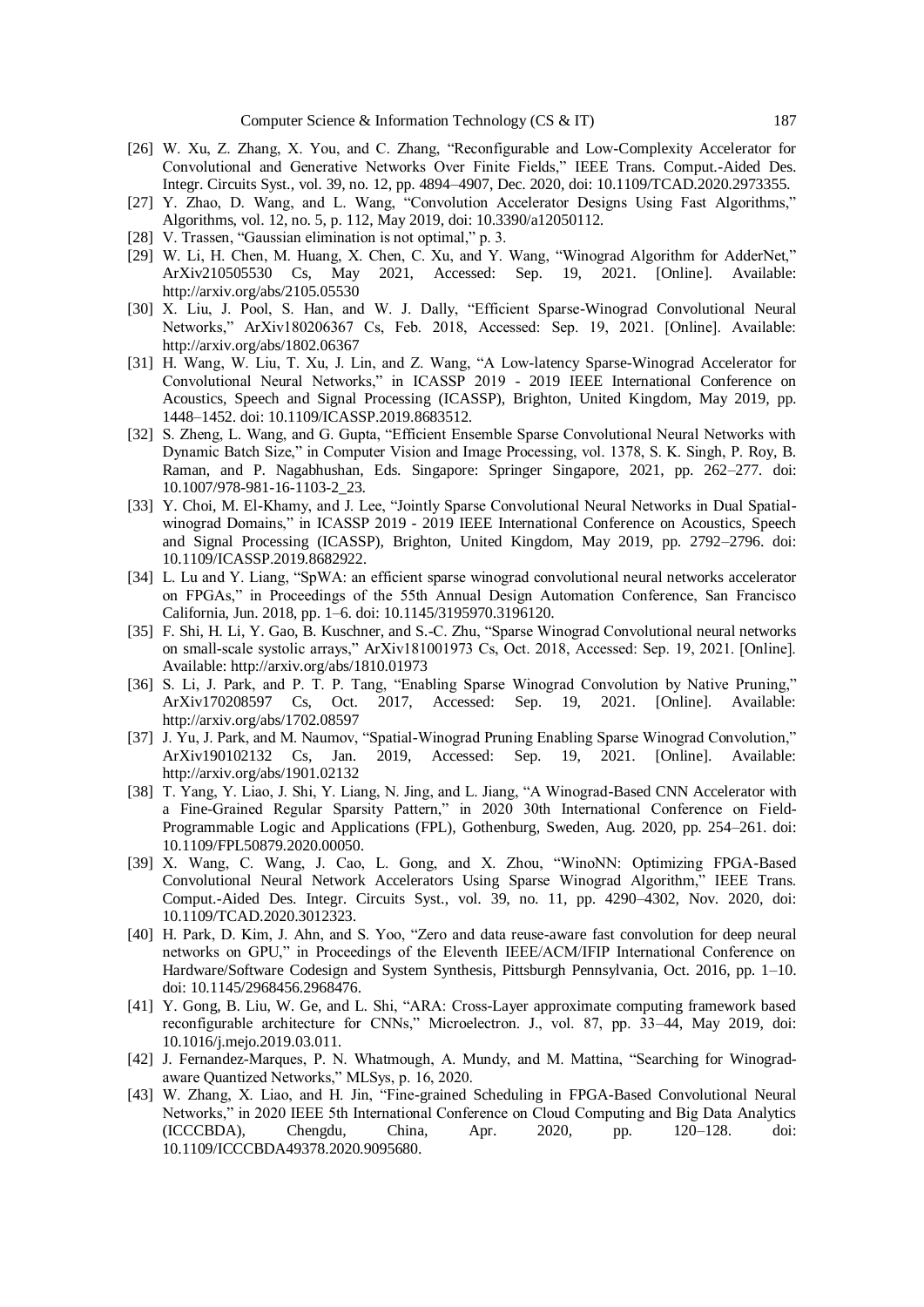- [44] B. Barabasz, "Quantaized Winograd/Toom-Cook Convolution for DNNs: Beyond Canonical Polynomials Base," ArXiv200411077 Cs Math Stat, Apr. 2020, Accessed: Sep. 19, 2021. [Online]. Available: http://arxiv.org/abs/2004.11077
- [45] G. Li, L. Liu, X. Wang, X. Ma, and X. Feng, "Lance: efficient low-precision quantized winograd convolution for neural networks based on graphics processing units," in ICASSP 2020 - 2020 IEEE International Conference on Acoustics, Speech and Signal Processing (ICASSP), Barcelona, Spain, May 2020, pp. 3842–3846. doi: 10.1109/ICASSP40776.2020.9054562.
- [46] Q. Han et al., "Extremely Low-bit Convolution Optimization for Quantized Neural Network on Modern Computer Architectures," in 49th International Conference on Parallel Processing - ICPP, Edmonton AB Canada, Aug. 2020, pp. 1–12. doi: 10.1145/3404397.3404407.
- [47] D. Sabir, M. A. Hanif, A. Hassan, S. Rehman, and M. Shafique, "TiQSA: Workload Minimization in Convolutional Neural Networks Using Tile Quantization and Symmetry Approximation," IEEE Access, vol. 9, pp. 53647–53668, 2021, doi: 10.1109/ACCESS.2021.3069906.
- [48] M. M. Ghaffar, C. Sudarshan, C. Weis, M. Jung, and N. Wehn, "A Low Power In-DRAM Architecture for Quantized CNNs using Fast Winograd Convolutions," in The International Symposium on Memory Systems, Washington DC USA, Sep. 2020, pp. 158–168. doi: 10.1145/3422575.3422790.
- [49] Y. Yao et al., "INT8 Winograd Acceleration for Conv1D Equipped ASR Models Deployed on Mobile Devices," ArXiv201014841 Cs Eess, Oct. 2020, Accessed: Sep. 19, 2021. [Online]. Available: http://arxiv.org/abs/2010.14841
- [50] Y. Cao, C. Song, and Y. Tang, "Efficient LUT-based FPGA Accelerator Design for Universal Quantized CNN Inference," in 2021 2nd Asia Service Sciences and Software Engineering Conference, Macau Macao, Feb. 2021, pp. 108–115. doi: 10.1145/3456126.3456140.
- [51] C. Ju and E. Solomonik, "Derivation and Analysis of Fast Bilinear Algorithms for Convolution," SIAM Rev., vol. 62, no. 4, pp. 743–777, Jan. 2020, doi: 10.1137/19M1301059.
- [52] D. Huang et al., "DWM: A Decomposable Winograd Method for Convolution Acceleration," Proc. AAAI Conf. Artif. Intell., vol. 34, no. 04, pp. 4174–4181, Apr. 2020, doi: 10.1609/aaai.v34i04.5838.
- [53] A. Mazaheri, T. Beringer, M. Moskewicz, F. Wolf, and A. Jannesari, "Accelerating winograd convolutions using symbolic computation and meta-programming," in Proceedings of the Fifteenth European Conference on Computer Systems, Heraklion Greece, Apr. 2020, pp. 1–14. doi: 10.1145/3342195.3387549.
- [54] B. Barabasz, A. Anderson, K. M. Soodhalter, and D. Gregg, "Error Analysis and Improving the Accuracy of Winograd Convolution for Deep Neural Networks," ACM Trans. Math. Softw., vol. 46, no. 4, pp. 1–33, Nov. 2020, doi: 10.1145/3412380.
- [55] A. Zlateski, Z. Jia, K. Li, and F. Durand, "FFT Convolutions are Faster than Winograd on Modern CPUs, Here is Why," ArXiv180907851 Cs, Sep. 2018, Accessed: Sep. 19, 2021. [Online]. Available: http://arxiv.org/abs/1809.07851
- [56] A. Zlateski, Z. Jia, K. Li, and F. Durand, "The anatomy of efficient FFT and winograd convolutions on modern CPUs," in Proceedings of the ACM International Conference on Supercomputing, Phoenix Arizona, Jun. 2019, pp. 414–424. doi: 10.1145/3330345.3330382.
- [57] A. Heinecke et al., "Understanding the Performance of Small Convolution Operations for CNN on Intel Architecture," SC'17, p. 2, 2017.
- [58] S. N. Ragate, "Optimization of Spatial Convolution in ConvNets on Intel KNL," 2017.
- [59] R. Gelashvili, N. Shavit, and A. Zlateski, "L3 Fusion: Fast Transformed Convolutions on CPUs," ArXiv191202165 Cs, Dec. 2019, Accessed: Sep. 19, 2021. [Online]. Available: http://arxiv.org/abs/1912.02165
- [60] R. Wu, F. Zhang, Z. Zheng, X. Du, and X. Shen, "Exploring deep reuse in winograd CNN inference," in Proceedings of the 26th ACM SIGPLAN Symposium on Principles and Practice of Parallel Programming, Virtual Event Republic of Korea, Feb. 2021, pp. 483–484. doi: 10.1145/3437801.3441588.
- [61] P. Maji, A. Mundy, G. Dasika, J. Beu, M. Mattina, and R. Mullins, "Efficient Winograd or Cook-Toom Convolution Kernel Implementation on Widely Used Mobile CPUs," in 2019 2nd Workshop on Energy Efficient Machine Learning and Cognitive Computing for Embedded Applications (EMC2), Washington, DC, USA, Feb. 2019, pp. 1–5. doi: 10.1109/EMC249363.2019.00008.
- [62] H. Lan et al., "FeatherCNN: Fast Inference Computation with TensorGEMM on ARM Architectures," IEEE Trans. Parallel Distrib. Syst., vol. 31, no. 3, pp. 580–594, Mar. 2020, doi: 10.1109/TPDS.2019.2939785.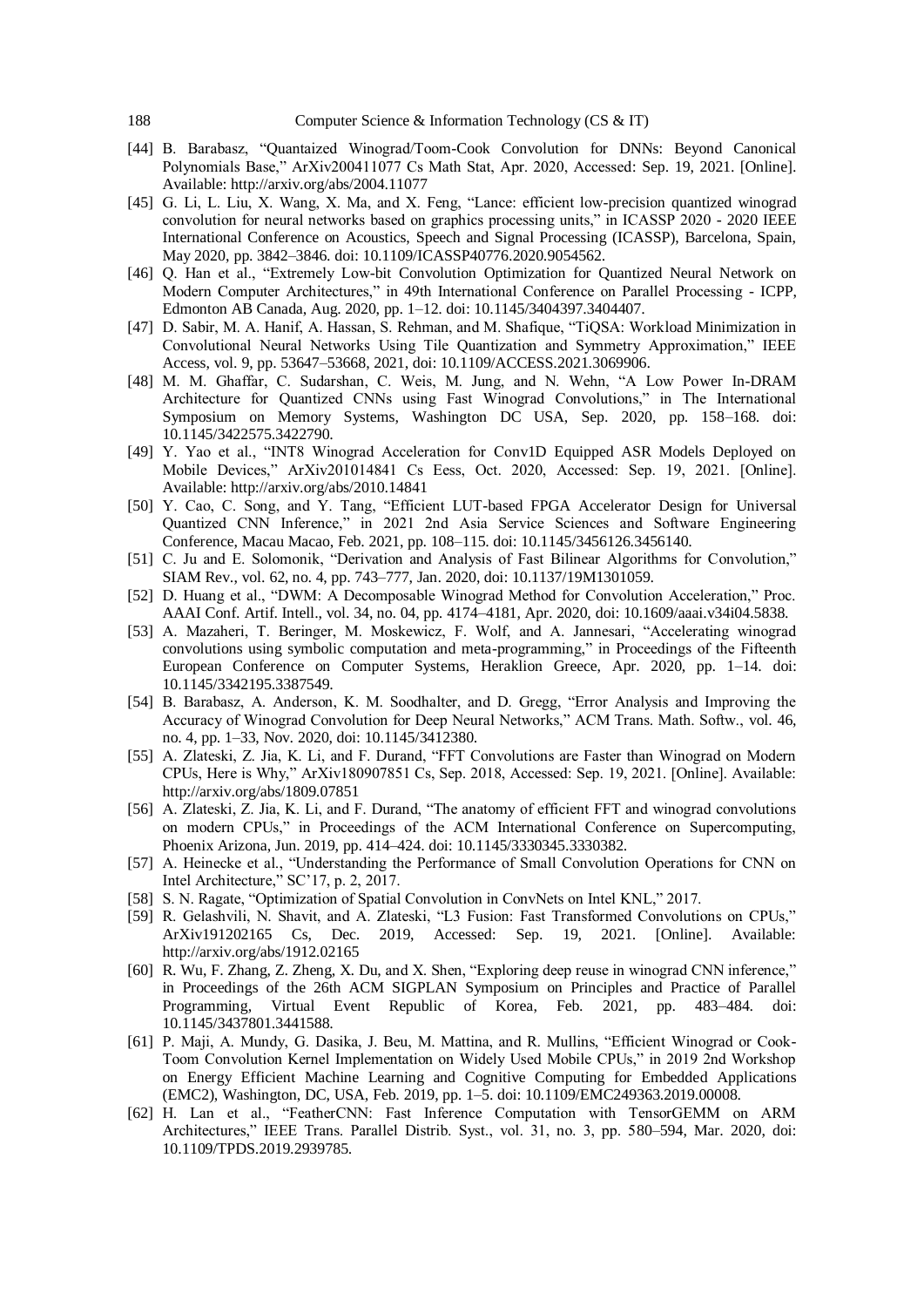- [63] H. Kim, H. Nam, W. Jung, and J. Lee, "Performance Analysis of CNN Frameworks for GPUs," p. 10, 2017.
- [64] B. Hong, Y. Ro, and J. Kim, "Multi-dimensional Parallel Training of Winograd Layer on Memory-Centric Architecture," in 2018 51st Annual IEEE/ACM International Symposium on Microarchitecture (MICRO), Fukuoka, Oct. 2018, pp. 682–695. doi: 10.1109/MICRO.2018.00061.
- [65] L. Jia, Y. Liang, X. Li, L. Lu, and S. Yan, "Enabling Efficient Fast Convolution Algorithms on GPUs via MegaKernels," IEEE Trans. Comput., pp. 1–1, 2020, doi: 10.1109/TC.2020.2973144.
- [66] D. Yan, W. Wang, and X. Chu, "Optimizing batched winograd convolution on GPUs," in Proceedings of the 25th ACM SIGPLAN Symposium on Principles and Practice of Parallel Programming, San Diego California, Feb. 2020, pp. 32–44. doi: 10.1145/3332466.3374520.
- [67] A. CARIOW and G. CARIOWA, "Hardware-Efficient Structure of the Accelerating Module for Implementation of Convolutional Neural Network Basic Operation.pdf," Meas. Autom. Monit., 2017.
- [68] U. Aydonat, S. O'Connell, D. Capalija, A. C. Ling, and G. R. Chiu, "An OpenCLTM Deep Learning Accelerator on Arria 10," in Proceedings of the 2017 ACM/SIGDA International Symposium on Field-Programmable Gate Arrays, Monterey California USA, Feb. 2017, pp. 55–64. doi: 10.1145/3020078.3021738.
- [69] L. Lu, Y. Liang, Q. Xiao, and S. Yan, "Evaluating Fast Algorithms for Convolutional Neural Networks on FPGAs," presented at the 2017 IEEE 25th Annual International Symposium on Field-Programmable Custom Computing Machines, Salt Lake City, UT, May 2017.
- [70] J. Shen, Y. Huang, Z. Wang, Y. Qiao, M. Wen, and C. Zhang, "Towards a Uniform Template-based Architecture for Accelerating 2D and 3D CNNs on FPGA," in Proceedings of the 2018 ACM/SIGDA International Symposium on Field-Programmable Gate Arrays, Monterey CALIFORNIA USA, Feb. 2018, pp. 97–106. doi: 10.1145/3174243.3174257.
- [71] J. Shen, Y. Huang, M. Wen, and C. Zhang, "Toward an Efficient Deep Pipelined Template-Based Architecture for Accelerating the Entire 2-D and 3-D CNNs on FPGA," IEEE Trans. Comput.-Aided Des. Integr. Circuits Syst., vol. 39, no. 7, pp. 1442–1455, Jul. 2020, doi: 10.1109/TCAD.2019.2912894.
- [72] C. Zhuge, X. Liu, X. Zhang, S. Gummadi, J. Xiong, and D. Chen, "Face Recognition with Hybrid Efficient Convolution Algorithms on FPGAs," in Proceedings of the 2018 on Great Lakes Symposium on VLSI, Chicago IL USA, May 2018, pp. 123–128. doi: 10.1145/3194554.3194597.
- [73] S. Kala, J. Mathew, B. R. Jose, and S. Nalesh, "UniWiG: Unified Winograd-GEMM Architecture for Accelerating CNN on FPGAs," in 2019 32nd International Conference on VLSI Design and 2019 18th International Conference on Embedded Systems (VLSID), Delhi, NCR, India, Jan. 2019, pp. 209–214. doi: 10.1109/VLSID.2019.00055.
- [74] S. Kala, B. R. Jose, J. Mathew, and S. Nalesh, "High-Performance CNN Accelerator on FPGA Using Unified Winograd-GEMM Architecture," IEEE Trans. Very Large Scale Integr. VLSI Syst., vol. 27, no. 12, pp. 2816–2828, Dec. 2019, doi: 10.1109/TVLSI.2019.2941250.
- [75] S. Kala and S. Nalesh, "Efficient CNN Accelerator on FPGA," IETE J. Res., vol. 66, no. 6, pp. 733– 740, Nov. 2020, doi: 10.1080/03772063.2020.1821797.
- [76] A. Ahmad and M. A. Pasha, "Towards Design Space Exploration and Optimization of Fast Algorithms for Convolutional Neural Networks (CNNs) on FPGAs," in 2019 Design, Automation & Test in Europe Conference & Exhibition (DATE), Florence, Italy, Mar. 2019, pp. 1106–1111. doi: 10.23919/DATE.2019.8715272.
- [77] X. Liu, Y. Chen, C. Hao, A. Dhar, and D. Chen, "WinoCNN: Kernel Sharing Winograd Systolic Array for Efficient Convolutional Neural Network Acceleration on FPGAs," ArXiv210704244 Cs, Jul. 2021, Accessed: Sep. 19, 2021. [Online]. Available: http://arxiv.org/abs/2107.04244
- [78] R. DiCecco, G. Lacey, J. Vasiljevic, P. Chow, G. Taylor, and S. Areibi, "Caffeinated FPGAs: FPGA framework For Convolutional Neural Networks," in 2016 International Conference on Field-Programmable Technology (FPT), Xi'an, China, Dec. 2016, pp. 265–268. doi: 10.1109/FPT.2016.7929549.
- [79] A. Podili, C. Zhang, and V. Prasanna, "Fast and efficient implementation of Convolutional Neural Networks on FPGA," in 2017 IEEE 28th International Conference on Application-specific Systems, Architectures and Processors (ASAP), Seattle, WA, USA, Jul. 2017, pp. 11–18. doi: 10.1109/ASAP.2017.7995253.
- [80] Y. Huang, J. Shen, Z. Wang, M. Wen, and C. Zhang, "A High-efficiency FPGA-based Accelerator for Convolutional Neural Networks using Winograd Algorithm," J. Phys. Conf. Ser., vol. 1026, p. 012019, May 2018, doi: 10.1088/1742-6596/1026/1/012019.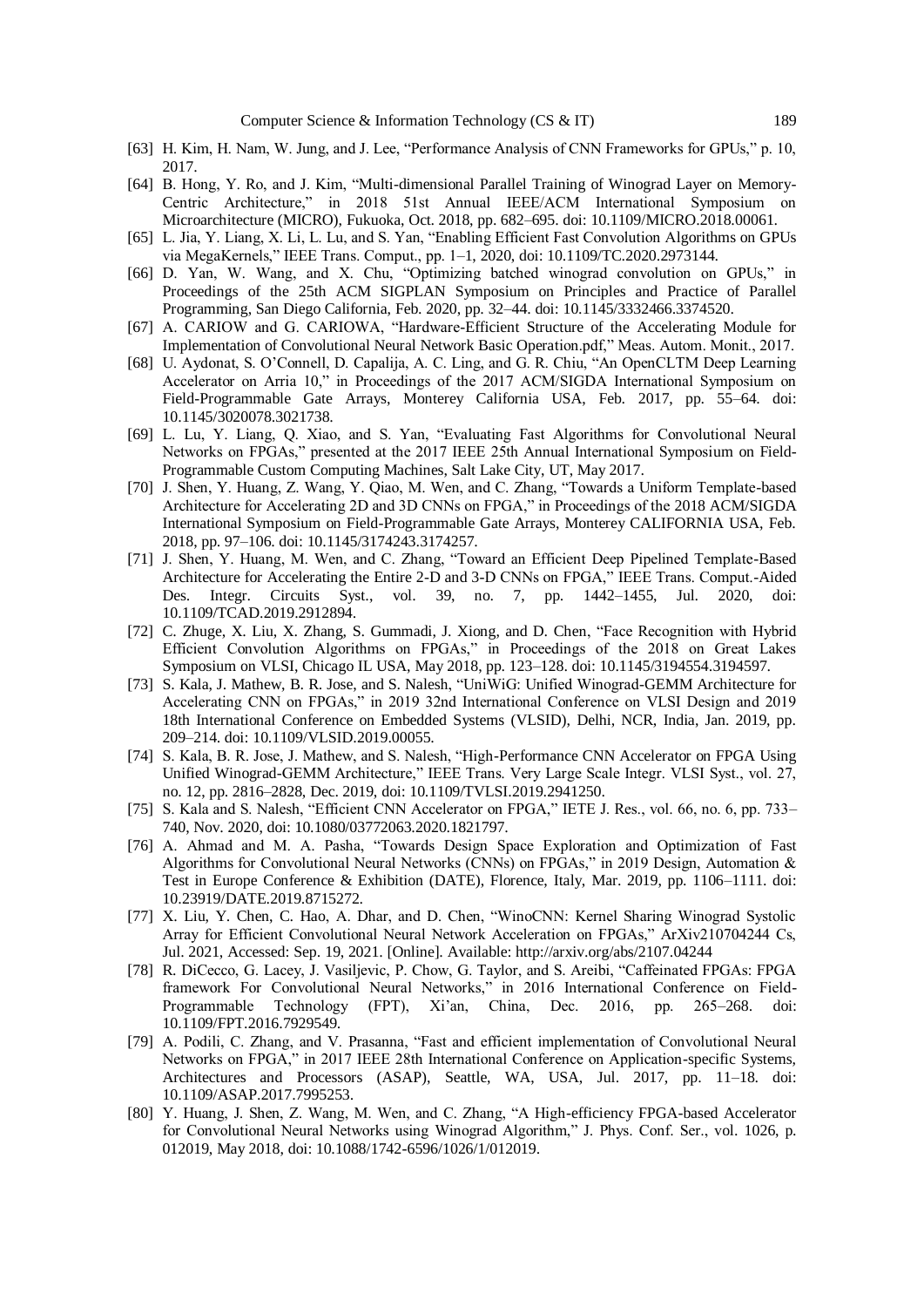- [81] M. R. Vemparala, A. Frickenstein, and W. Stechele, "An Efficient FPGA Accelerator Design for Optimized CNNs Using OpenCL," in Architecture of Computing Systems – ARCS 2019, vol. 11479, M. Schoeberl, C. Hochberger, S. Uhrig, J. Brehm, and T. Pionteck, Eds. Cham: Springer International Publishing, 2019, pp. 236–249. doi: 10.1007/978-3-030-18656-2\_18.
- [82] Z. Bai, H. Fan, L. Liu, L. Liu, and D. Wang, "An OpenCL-Based FPGA Accelerator with the Winograd's Minimal Filtering Algorithm for Convolution Neuron Networks," in 2019 IEEE 5th International Conference on Computer and Communications (ICCC), Chengdu, China, Dec. 2019, pp. 277–282. doi: 10.1109/ICCC47050.2019.9064413.
- [83] A. Ahmad and M. A. Pasha, "FFConv: An FPGA-based Accelerator for Fast Convolution Layers in Convolutional Neural Networks," ACM Trans. Embed. Comput. Syst., vol. 19, no. 2, pp. 1–24, Mar. 2020, doi: 10.1145/3380548.
- [84] H. Ye, X. Zhang, Z. Huang, G. Chen, and D. Chen, "HybridDNN: A Framework for High-Performance Hybrid DNN Accelerator Design and Implementation," in 2020 57th ACM/IEEE Design Automation Conference (DAC), San Francisco, CA, USA, Jul. 2020, pp. 1–6. doi: 10.1109/DAC18072.2020.9218684.
- [85] P. Xiyuan, Y. Jinxiang, Y. Bowen, L. Liansheng, and P. Yu, "A Review of FPGA‐Based Custom Computing Architecture for Convolutional Neural Network Inference," Chin. J. Electron., vol. 30, no. 1, pp. 1–17, Jan. 2021, doi: 10.1049/cje.2020.11.002.
- [86] H. Jeon, K. Lee, S. Han, and K. Lee, "The parallelization of convolution on a CNN using a SIMT based GPGPU," in 2016 International SoC Design Conference (ISOCC), Jeju, South Korea, Oct. 2016, pp. 333–334. doi: 10.1109/ISOCC.2016.7799813.
- [87] A. Xygkis, L. Papadopoulos, D. Moloney, D. Soudris, and S. Yous, "Efficient winograd-based convolution kernel implementation on edge devices," in Proceedings of the 55th Annual Design Automation Conference, San Francisco California, Jun. 2018, pp. 1–6. doi: 10.1145/3195970.3196041.
- [88] G. Mahale, P. Udupa, K. K. Chandrasekharan, and S. Lee, "WinDConv: A Fused Datapath CNN Accelerator for Power-Efficient Edge Devices," IEEE Trans. Comput.-Aided Des. Integr. Circuits Syst., vol. 39, no. 11, pp. 4278–4289, Nov. 2020, doi: 10.1109/TCAD.2020.3013096.
- [89] H. Wang, Z. Zhang, X. You, and C. Zhang, "Low-Complexity Winograd Convolution Architecture Based on Stochastic Computing," in 2018 IEEE 23rd International Conference on Digital Signal Processing (DSP), Shanghai, China, Nov. 2018, pp. 1–5. doi: 10.1109/ICDSP.2018.8631556.
- [90] G. Lentaris, G. Chatzitsompanis, V. Leon, K. Pekmestzi, and D. Soudris, "Combining Arithmetic Approximation Techniques for Improved CNN Circuit Design," in 2020 27th IEEE International Conference on Electronics, Circuits and Systems (ICECS), Glasgow, UK, Nov. 2020, pp. 1–4. doi: 10.1109/ICECS49266.2020.9294869.
- [91] J. Lin, S. Li, X. Hu, L. Deng, and Y. Xie, "CNNWire: Boosting Convolutional Neural Network with Winograd on ReRAM based Accelerators," in Proceedings of the 2019 on Great Lakes Symposium on VLSI, Tysons Corner VA USA, May 2019, pp. 283–286. doi: 10.1145/3299874.3318018.
- [92] S. Wang, J. Zhu, Q. Wang, C. He, and T. T. Ye, "Customized Instruction on RISC-V for Winograd-Based Convolution Acceleration," in 2021 IEEE 32nd International Conference on Applicationspecific Systems, Architectures and Processors (ASAP), NJ, USA, Jul. 2021, pp. 65–68. doi: 10.1109/ASAP52443.2021.00018.
- [93] Q. Xiao, Y. Liang, L. Lu, S. Yan, and Y.-W. Tai, "Exploring Heterogeneous Algorithms for Accelerating Deep Convolutional Neural Networks on FPGAs," in Proceedings of the 54th Annual Design Automation Conference 2017, Austin TX USA, Jun. 2017, pp. 1–6. doi: 10.1145/3061639.3062244.
- [94] A. Demidovskij et al., "OpenVINO Deep Learning Workbench: Comprehensive Analysis and Tuning of Neural Networks Inference," in 2019 IEEE/CVF International Conference on Computer Vision Workshop (ICCVW), Seoul, Korea (South), Oct. 2019, pp. 783–787. doi: 10.1109/ICCVW.2019.00104.
- [95] M. Lou, J. Li, G. Wang, and G. He, "AR-C3D: Action Recognition Accelerator for Human-Computer Interaction on FPGA," in 2019 IEEE International Symposium on Circuits and Systems (ISCAS), Sapporo, Japan, May 2019, pp. 1–4. doi: 10.1109/ISCAS.2019.8702353.
- [96] P.-W. Yen, Y.-S. Lin, C.-Y. Chang, and S.-Y. Chien, "Real-time Super Resolution CNN Accelerator with Constant Kernel Size Winograd Convolution," 2020 2nd IEEE Int. Conf. Artif. Intell. Circuits Syst. AICAS, p. 5, 2020.